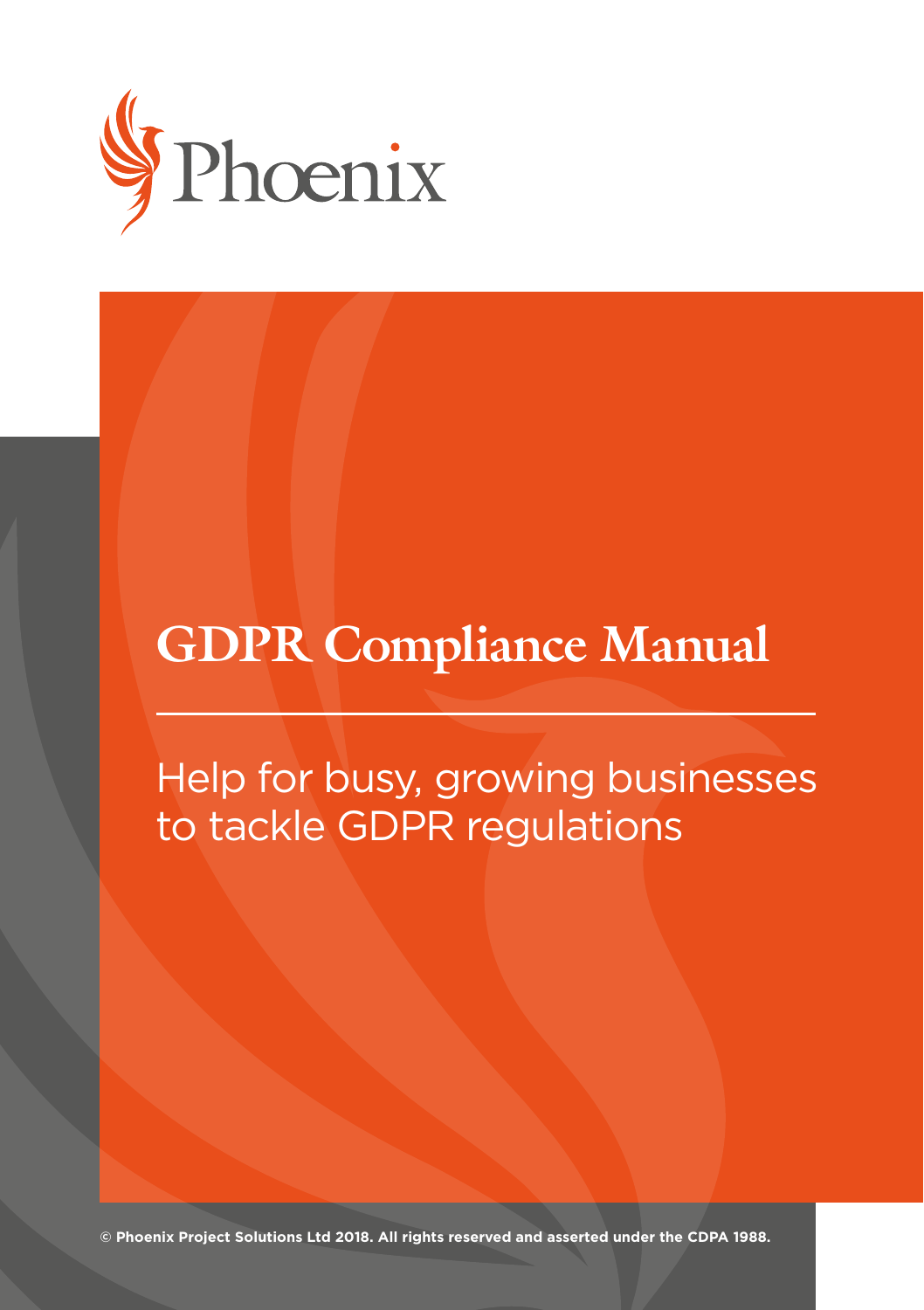Phoenix Project Solutions, have launched a comprehensive GDPR Compliance Manual aimed at helping busy, growing businesses navigate the complexities of becoming GDPR compliant ensuring that all key areas are covered.

The manual, which has been reviewed by the GDPR Compliance Team of Hampshire-based regional law firm, Paris Smith LLP, includes a detailed reference section, project plan, overviews and points to consider as well as template policies, procedures, standard letters and a Third Party Supplier Agreement that can all be tailored to your company.<sup>\*</sup>

The aim of the manual is not only to walk a company through becoming compliant but, ensure that any problem areas around personal data protection are highlighted and can be remedied. The GDPR contains substantial fines for failing to comply with its requirements including fines of up to 20 million Euros or 4% of your total worldwide annual turnover, whichever is higher.

Becoming compliant with the GDPR regulation is not only a legal requirement but can also be a hugely positive exercise for any business to go through. It is an opportunity for many businesses to save time and money as well as protecting their customers, suppliers, staff and in turn their business.

So often, over time, systems become unwealdy and less time efficient. Data held becomes old or redundant without our realising and perhaps duplicated across departments. Companies can find themselves paying for more storage space either physical or data space unnecessarily and contracts with suppliers are not providing the protection for your organisation and the data you hold as you assume they are.

Working through the exercise of becoming fully GDPR compliant gives the opportunity to make positive changes if they are needed which will all be to the benefit of any Company, the staff and potentially the bottom line as well as reducing your exposure to potentially substantial fines. There are only positives.

*\* The documents contained in the manual do not constitute legal advice, they are provided as guidance only.*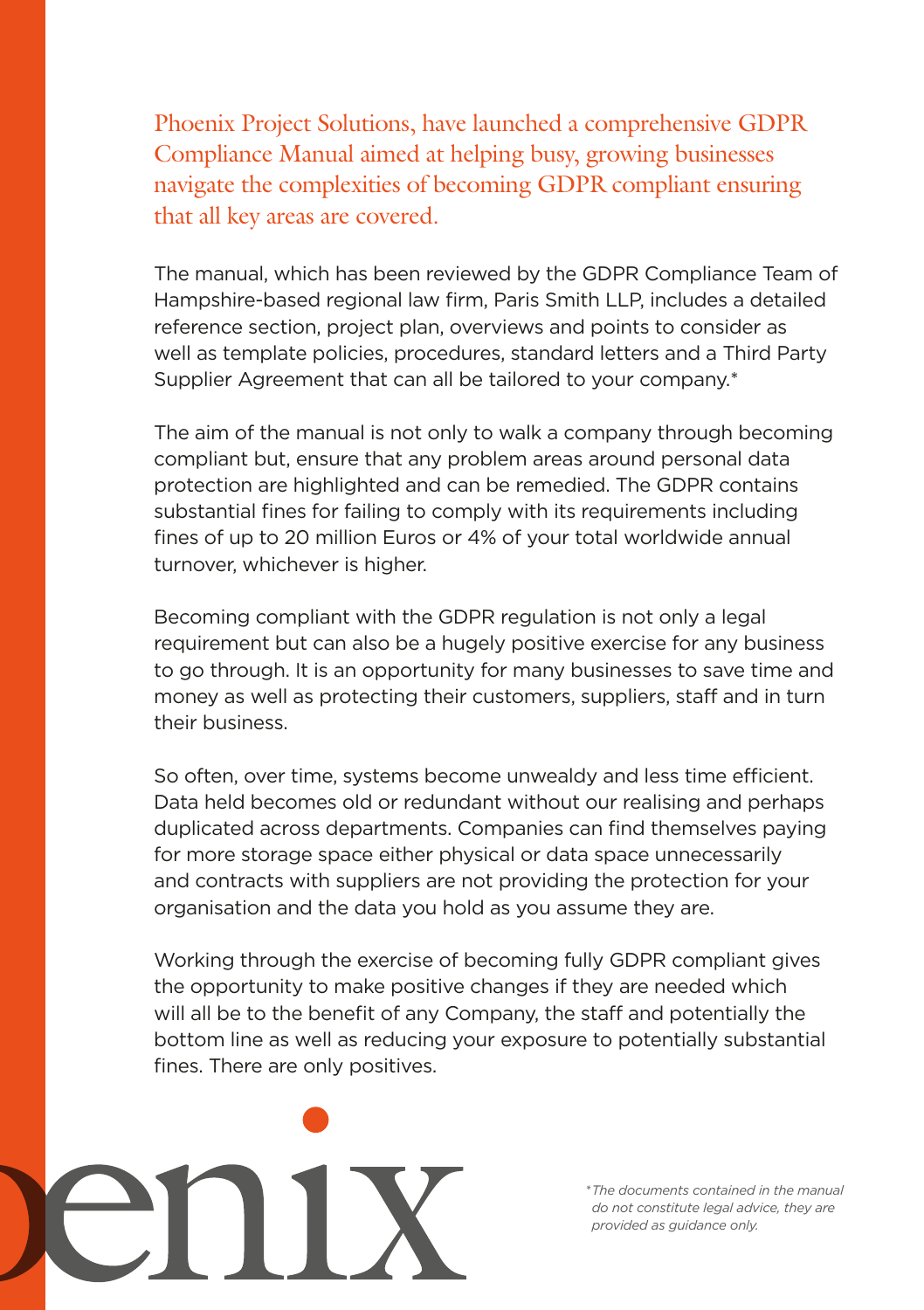

The GDPR implementation date of 25th May 2018 has passed, GDPR Compliance is mandatory for all companies no matter how large or small and some companies are understandably rather worried or simply lost in terms of a place to start or how to really integrate these new rules into their business. However, GDPR Compliance is not just a oneoff matter. It is essential to ensure that compliance is woven through any business process involving the collection, holding or processing of personal data from clients, suppliers and staff - thus future proofing a company. The Phoenix Compliance Manual aims to support exactly that.

### How many positives to GDPR Compliance are there?

- An opportunity to communicate with customers
- A clean, active and engaged database
- Improved reputation with customers and staff leading to greater confidence
- Enhanced data security
- Reduced storage costs physical or data
- Better alignment of your business with evolving technology
- Internal reviews will inevitably lead to streamlining systems, saving time or duplication between departments
- Stronger collaboration across business units/teams
- Opportunity for training with staff and review/implementation of clear policies and procedures that ultimately guide them and protect your business
- Company protected against ICO fines and individuals suing for breach of data